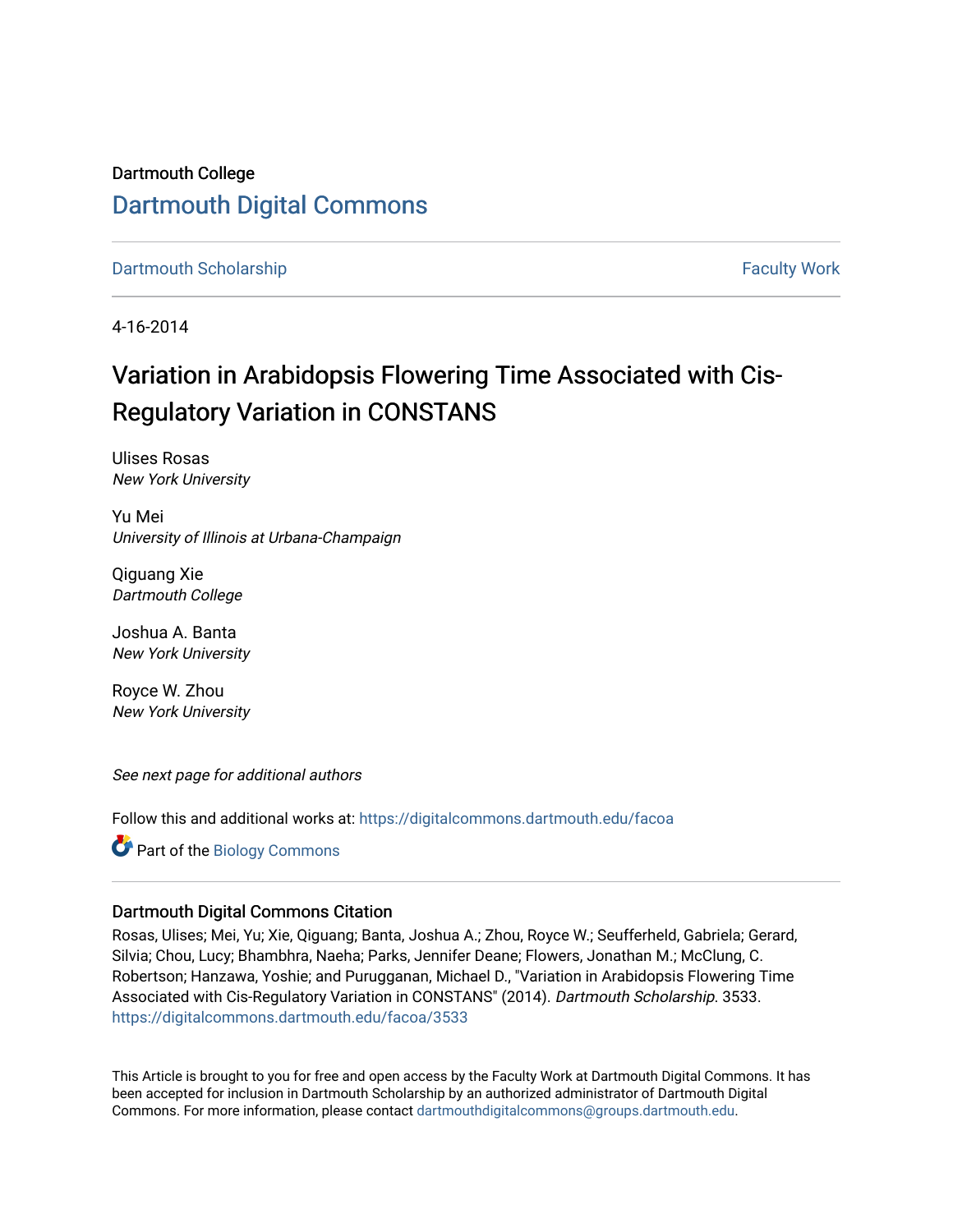### Authors

Ulises Rosas, Yu Mei, Qiguang Xie, Joshua A. Banta, Royce W. Zhou, Gabriela Seufferheld, Silvia Gerard, Lucy Chou, Naeha Bhambhra, Jennifer Deane Parks, Jonathan M. Flowers, C. Robertson McClung, Yoshie Hanzawa, and Michael D. Purugganan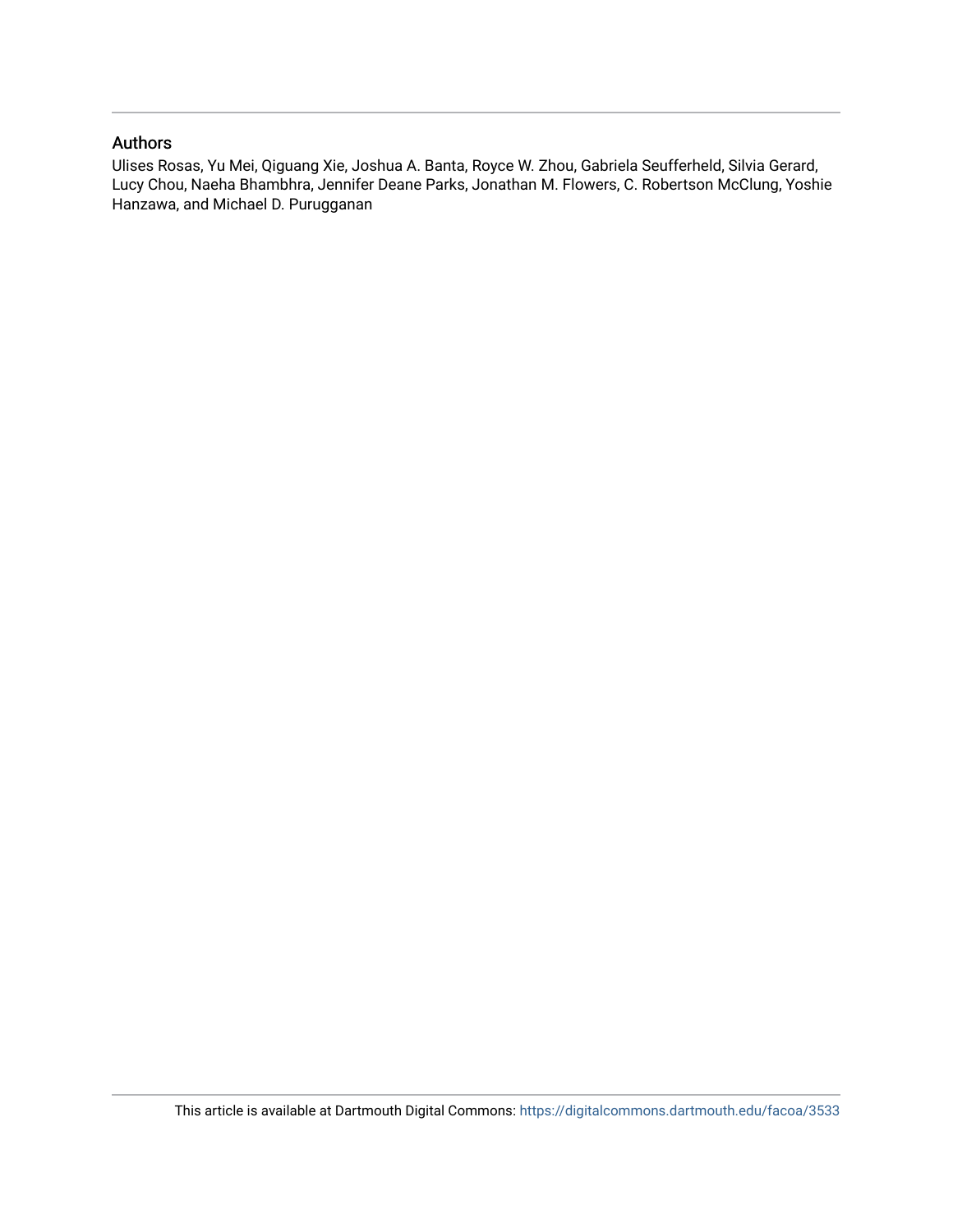

## ARTICLE

Received 29 Jan 2014 | Accepted 13 Mar 2014 | Published 16 Apr 2014

DOI: 10.1038/ncomms4651 **OPEN**

# Variation in Arabidopsis flowering time associated with cis-regulatory variation in CONSTANS

Ulises Rosas<sup>1</sup>, Yu Mei<sup>2</sup>, Qiguang Xie<sup>3</sup>, Joshua A. Banta<sup>1,4</sup>, Royce W. Zhou<sup>1</sup>, Gabriela Seufferheld<sup>2</sup>, Silvia Gerard<sup>1</sup>, Lucy Chou<sup>1</sup>, Naeha Bhambhra<sup>1</sup>, Jennifer Deane Parks<sup>4</sup>, Jonathan M. Flowers<sup>1</sup>, C. Robertson McClung<sup>3</sup>, Yoshie Hanzawa<sup>2</sup> & Michael D. Purugganan<sup>1</sup>

The onset of flowering, the change from vegetative to reproductive development, is a major life history transition in flowering plants. Recent work suggests that mutations in cis-regulatory mutations should play critical roles in the evolution of this (as well as other) important adaptive traits, but thus far there has been little evidence that directly links regulatory mutations to evolutionary change at the species level. While several genes have previously been shown to affect natural variation in flowering time in Arabidopsis thaliana, most either show protein-coding changes and/or are found at low frequency  $(<5\%)$ . Here we identify and characterize natural variation in the cis-regulatory sequence in the transcription factor CONSTANS that underlies flowering time diversity in Arabidopsis. Mutation in this regulatory motif evolved recently and has spread to high frequency in Arabidopsis natural accessions, suggesting a role for these cis-regulatory changes in adaptive variation of flowering time.

<sup>&</sup>lt;sup>1</sup> Department of Biology, Center for Genomics and Systems Biology, New York University, New York, New York 10003, USA. <sup>2</sup> Department of Crop Science, University of Illinois, Urbana-Champaign, Champaign, Illinois 61801, USA. <sup>3</sup> Department of Biological Sciences, Dartmouth College, Hanover, New Hampshire 03755, USA. <sup>4</sup> Department of Biology, The University of Texas at Tyler, Tyler, Texas 75799, USA. Correspondence and requests for materials should be addressed to Y.H. (email: [yhanzawa@illinois.edu\)](mailto:yhanzawa@illinois.edu) or to M.D.P. (email: [mp132@nyu.edu\)](mailto:mp132@nyu.edu).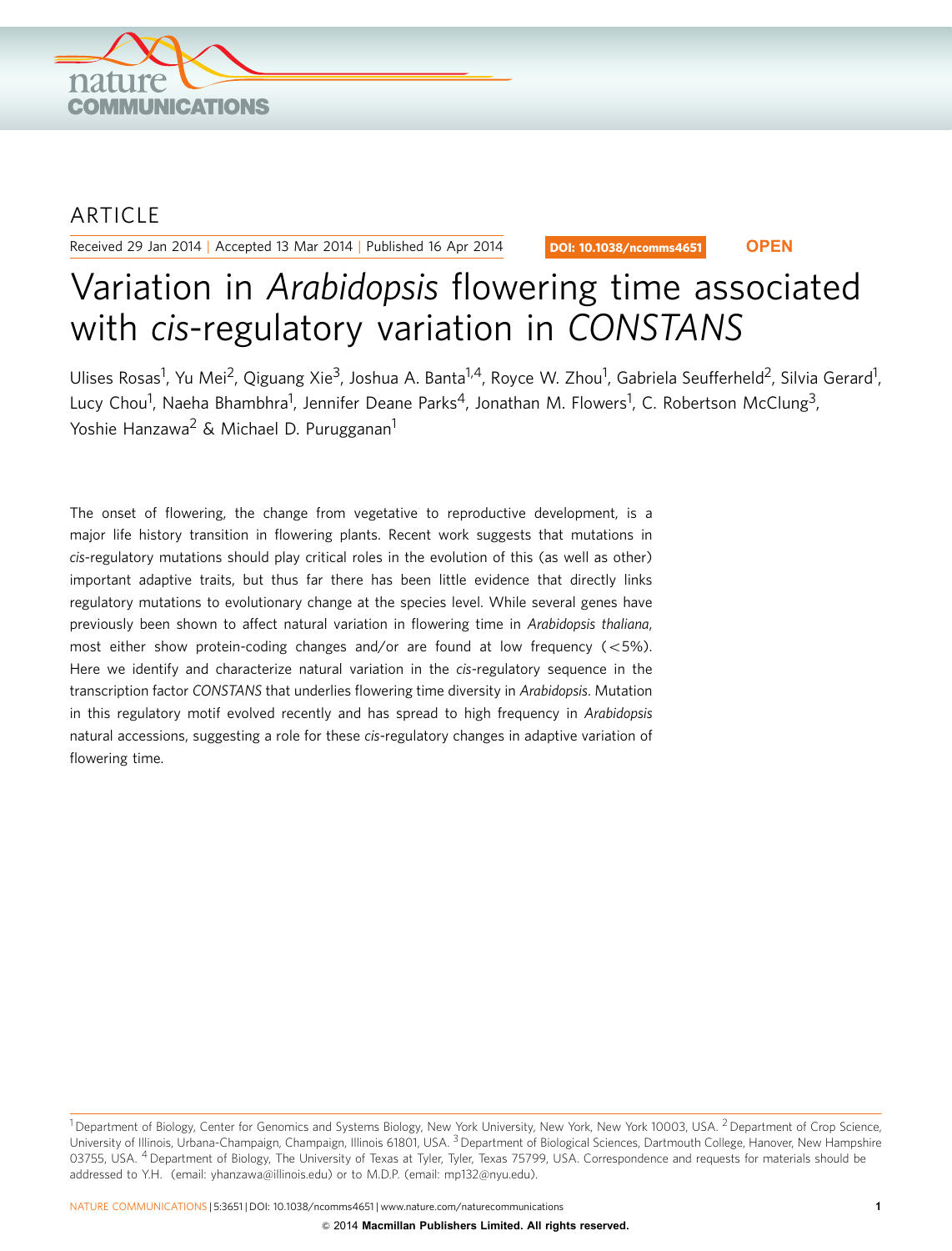he onset of flowering, the change from vegetative to reproductive development, is a major life history transition in flowering plants. Flowering phenology is critically tied to the reproductive ecology of flowering plants, and is an important determinant of fitness in a variable environment<sup>[1,2](#page-8-0)</sup>. Flowering time in Arabidopsis thaliana, a weedy annual plant, has a wide range of variation, and molecular genetic studies have elucidated many of the key pathways that plants utilize to sense seasonal cues, providing unique opportunities for investigators to examine the molecular genetic basis of flowering time variation in an ecological and evolutionary context.

 $CO$  is a photoperiod-dependent flowering time locus<sup>3</sup> that encodes a zinc-finger transcription factor downstream of photoreceptor and circadian clock genes. Sequence analysis in 25 accessions identified a 7-bp insertion/deletion (indel) polymorphism in the  $CO$  promoter (Fig. 1a)<sup>[4](#page-8-0)</sup>. This indel is in a variable number of tandem repeat region consisting of multiple repeats of the 7-bp sequence 5'-CTTTACA-3' (Fig. 1b). Previous work has demonstrated that the CYCLING DOF FACTOR 1 (CDF1), whose expression exhibits circadian oscillation with the highest peak during the day, represses daytime CO mRNA expression through direct binding to a cis-regulatory element (CTTT) in this 7-bp repeat in the  $CO$  promoter<sup>[5](#page-8-0)</sup>.

Here we show that natural variation in the copy number of this CO indel tandem repeat is associated with variation in the developmental transition of flowering time in Arabidopsis accessions. We further show that variation in flowering time can be explained by differences in expression between the alleles. Our results suggest that increased copy number of this tandem repeat evolved recently and quickly spread in Arabidopsis populations, and may play a role in life history variation in natural environments.

#### Results

Variation and recent origin of a CO promoter polymorphism. We observe allelic variation in a number of repeat units among the 25 A. thaliana accessions. Seven of the 25 accessions have four complete and one incomplete repeat of this 7-bp motif, resulting in four complete tandem copies of the DOF-binding site (4X). Seventeen accessions have three copies (3X) of the binding site, and one accession (Cvi-0) has two copies (2X) (Fig. 1c). We also sequenced the CO orthologue in A. lyrata, and we find that this sister species has only one complete copy as well as a truncated copy of this motif (TTACACTTTACA) (Fig. 1b). Using a haplotype network (Fig. 1c), we find that all seven alleles containing the 4X copies belong to a single monophyletic group with a single origin (haplotype group A or Hap A), while most of the other A. thaliana accessions have 3X copies (Hap B).

The only molecular difference between the haplotype group A and its ancestral haplotype in group B is the 7-bp insertion that results in an additional CDF1-binding site motif. We found that there are no other indels or single nucleotide polymorphisms that differentiate Hap A from Hap B among our 25 A. thaliana accessions (Fig. 1), suggesting a relatively recent origin of Hap A. Moreover, the alleles within the Hap A group contain no polymorphisms (nucleotide diversity  $\pi^6 = 0$  $\pi^6 = 0$  $\pi^6 = 0$ ) among the seven accessions, in contrast to the Hap B group that shows a moderately low level of nucleotide diversity ( $\pi = 0.0025$ ). Despite its apparent recent origin, the Hap A group is at relatively high frequency;  $\sim$  41 percent of A. thaliana accessions have Hap A CO alleles, while 59 percent possess Hap B (Supplementary Table 1). Among the 271 accessions analysed, only Cvi-0 carries two repeats of the CDF1-binding site motif. Moreover, previous work using the pairwise haplotype sharing test has shown that the region around CO has an extended



Figure 1 | Molecular variation at the CO gene. (a) Schematic diagram of the CO gene showing relative locations of single nucleotide polymorphisms (SNPs) and indels. Numbered dark grey boxes indicate the exons, while light grey boxes indicate UTRs. The horizontal line indicates extent of sequenced region for CO. The translation start site is indicated by ATG. The light vertical lines are silent site SNPs and the thick vertical lines are nonsynonymous SNPs, which are shown with the amino-acid polymorphisms. The inverted triangle is the relative position of the 7-bp repeat motif at the CO promoter. (b) The sequence of the cis-regulatory CDF1-binding motif at the CO promoter (red cases), showing the variation between accessions that have various repeat numbers of the motif in A. thaliana. The sequence of the motif in an individual in A. lyrata is also shown.  $(c)$  Haplotype network of the CO gene. A. thaliana accessions that are found with 4X haplotype group A and 3X haplotype group B alleles are indicated. The thin tick marks are mutations, with the thick tick marks being nonsynonymous changes. The mutation that leads to an increase in the copy number of the 7-bp cis-regulatory repeat from 3X to 4X is indicated by an asterisk, while the decrease in copy number from 3X to 2X by two asterisks.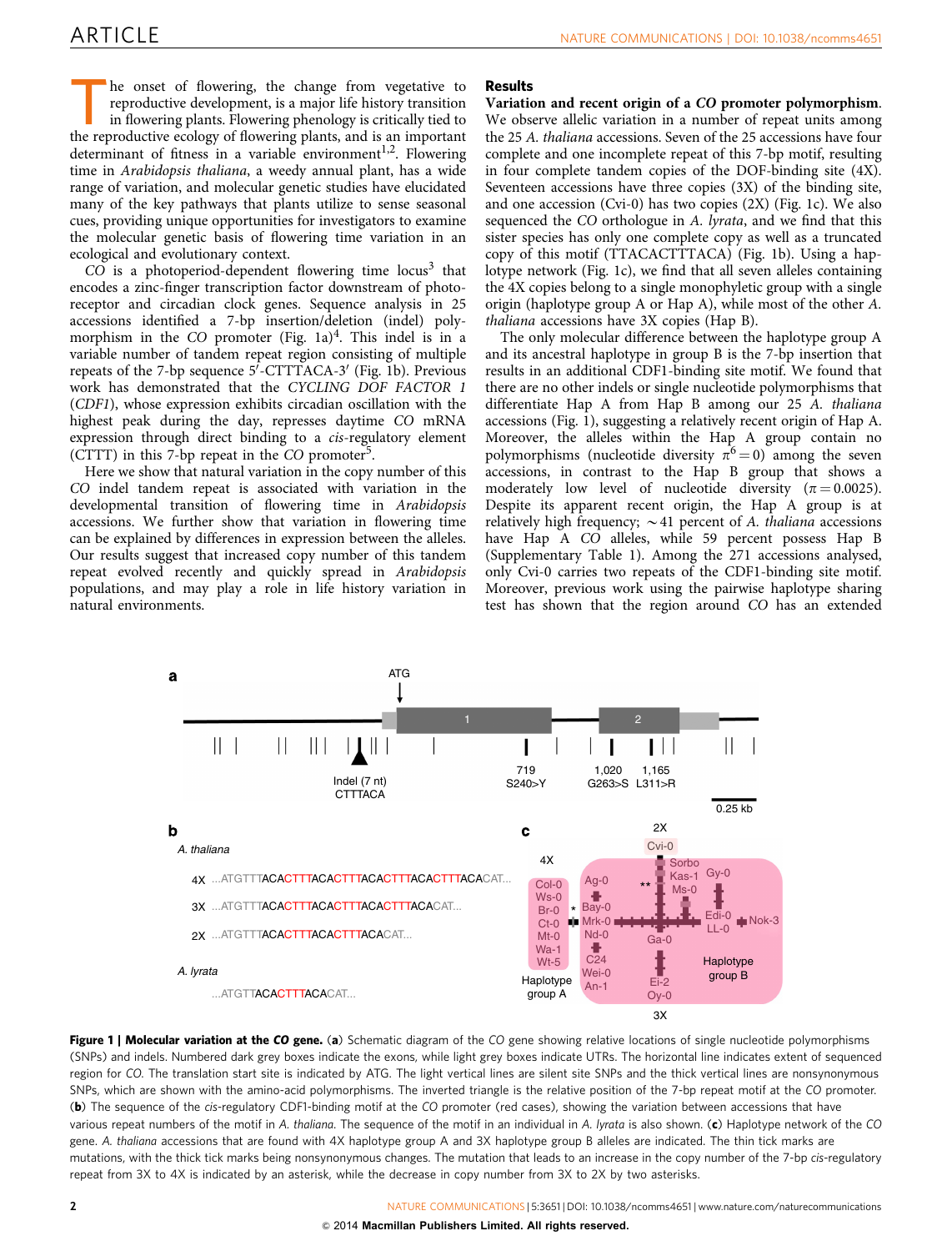haplotype<sup>[4](#page-8-0)</sup>, although compared with genome-wide data the magnitude of pairwise haplotype sharing around CO is only marginally significant at the 95th percentile level (Supplementary Fig. 1 in [ref. 4](#page-8-0)). These features are consistent with a scenario of the recent evolution of the additional 7-bp indel at the CO promoter that has rapidly risen to high frequency across the species.

CO promoter type is associated with flowering time variation. To examine whether the two most common cis-regulatory CO variants (4X and 3X promoter types) lead to natural variation in flowering time in natural accessions, we undertook a structured candidate gene association analysis. There is a significant association between CO promoter type and bolting time (restricted maximum likelihood (REML) mixed-model analysis of variance (ANOVA),  $P < 0.0323$ ) and rosette leaf number (REML mixedmodel ANOVA,  $P < 0.0375$ ) under long days. Previous work indicates that the FRIGIDA (FRI) gene has a key role in repressing the vegetative–reproductive developmental transition, with both wild-type (delayed flowering) and loss-of-function alleles (early flowering) prevalent in natural populations<sup>[7](#page-8-0)</sup>. We asked whether a genetic background that represses flowering (that is, FRI) has an effect on the promoter type variation. We found an epistatic interaction of the genetic background defined by the FRI alleles (wild-type or deletion), and CO promoter type for flowering time (REML mixed-model ANOVA,  $P < 0.0027$ ), but not in rosette leaf number (REML mixed-model ANOVA,  $P < 0.1862$ ). In this analysis, there is a significant difference in flowering time in the  $FRI +$  backgrounds (least square means estimate  $\pm$  s.e. is 52.44  $\pm$  4.82 for 4X versus 46.22  $\pm$  4.83 days for 3X), but no difference in  $fri -$  backgrounds (least square means  $\pm$  s.e.  $43.35 \pm 4.72$  for  $4X$  versus  $42.98 \pm 4.72$  days for 3X). This association test suggests that delaying flowering (that is, in the presence of FRI functional alleles) is more likely to show the phenotypic outcomes of natural variation of the CO promoter type. However, these results should be interpreted cautiously, as the definition of FRI functional alleles is not predictive of activity[8,](#page-8-0) and associations can arise from other epistatic interactions in different A. thaliana accessions<sup>9</sup>.

CO promoter type affects flowering time in transgenic Arabidopsis. To validate that the two most common *cis-reg*ulatory CO variants (4X and 3X promoter types) lead to functional differences in the ability to regulate flowering time, we created transgenic constructs of the Col-0 CO promoter fused to the Col-0 CO genomic region ([Fig. 2a\)](#page-5-0). We developed seven transgenic Arabidopsis lines of pCO (4X)::CO FRI-Sf2 co-1, three lines of pCO (4X)::CO fri- co-1, five lines of pCO (3X)::CO FRI-Sf2  $co-1$  and three lines of pCO (3X)::CO fri- co-1. This transgene partially complements the co-1-mutant allele, which was expected, as the  $\sim$ 1 kb promoter region is unlikely to be the full promoter. Approximately 50 individuals from each of the 18 lines were grown in a fully randomized block design and scored for bolting time and rosette leaf number. The experiment was terminated after 122 days when all genotypes flowered, except for several plants carrying FRI-Sf2 without vernalization ([Fig. 2b,c](#page-5-0)). We analysed the data using a REML mixed model to test for CO, FRI,  $CO \times FRI$  interaction, block and family effects (see Methods). In the analysis of bolting time, we find that the FRI genotype or CO transgenic promoter type effects are significant (REML mixed-model ANOVA,  $P < 0.0001$ ) for both vernalized and unvernalized plants. The analysis indicates that an increase in the number of the *cis*-regulatory repeat motif in the CO promoter from 3X to 4X leads to later flowering (Supplementary Table 2). For example, least squares mean estimate for bolting time is

 $48.46 \pm 0.93$  days for the CO 3X promoter type and  $59.65 \pm 0.93$ days for the CO 4X promoter type in unvernalized genotypes (Supplementary Table 3). We also tested several CO 2X promoter constructs. Unlike the 3X and 4X transgenic lines, these showed greater variability in flowering times—early flowering in  $f\dot{n}$  backgrounds similar to that of 3X plants, but later flowering in FRI-Sf2 lines similar to 4X constructs in unvernalized conditions (Supplementary Tables 4 and 5).

Our analysis also indicates an epistatic interaction between CO and the timing of the reproductive transition, in our case driven by variation in FRI in vernalized (REML mixed-model ANOVA,  $P<0.0001$ ) and unvernalized (REML mixed-model ANOVA,  $P = 0.0001$ ) conditions. Thus, the effect of CO promoter type seems to be dependent on how fast the developmental transition occurs as determined by the FRI background ([Fig. 2,](#page-5-0) Supplementary Table 2). In a  $fri-$  background, there is a marginally significant difference in bolting time between CO promoter types in unvernalized condition (post hoc Tukey's test,  $P = 0.02$ ; [Fig. 2d](#page-5-0)), and no significant differences in vernalized conditions (*post hoc* Tukey's test,  $P = 0.50$ ; [Fig. 2e\)](#page-5-0). In contrast, the bolting time of CO 4X plants carrying FRI-Sf2 was significantly later than CO 3X plants carrying FRI-Sf2 both with and without vernalization (post hoc Tukey's test,  $P < 0.0001$ ; [Fig. 2d,e,](#page-5-0) Supplementary Table 3).

These patterns are consistent if we use rosette leaf number on bolting as a developmental surrogate for flowering time; the mean number of leaves for  $CO$  4X plants are  $44.58 \pm 0.52$ , while  $CO$  3X has  $36.00 \pm 0.53$  leaves in unvernalized conditions (REML mixedmodel ANOVA,  $P < 0.0001$ ). Moreover, unlike in bolting time, there is a significant difference in rosette leaf number between CO promoter types in  $fri-$  backgrounds in both unvernalized and vernalized conditions (post hoc Tukey's test,  $P < 0.0001$ ; [Fig. 2f,g;](#page-5-0) Supplementary Table 6). The transgenic results are consistent with the structured association results, where 4X CO promoter types showed later flowering in the FRI-active background.

CO promoter type controls differences in gene expression. An obvious hypothesis is that variation in the number of the 7-bp indel motif may result in gene expression differences that lead to phenotypic variability in flowering time. We measured CO expression in 16 Arabidopsis accessions with combinations of CO and FRI allele types. A two-way ANOVA with interaction gave differences in CO expression, with twofold higher expression in the CO 4X allele  $(8.65 \pm 1.7)$  than accessions with CO 3X  $(4.22 \pm 1.1)$ ; these results, however, were marginally nonsignificant (ANOVA,  $P = 0.0519$ ). FRI allele type or the CO–FRI interaction gave no significant differences (Supplementary Tables 7 and 8).

FRI is an activator of the flowering time repressor  $FLC^{10,11}$ , which is  $\sim$  2 Mb distal from CO on chromosome V. Thus, we also measured FLC expression, and performed an analysis of variance (ANCOVA) of allele type with FLC expression with interaction term, and found that FLC expression does not explain the variation in CO expression (Supplementary Table 9). Moreover, linkage disequilibrium (LD) decays in about 10 kb in Arabidopsis<sup>12</sup>, and the LD between CO promoter type and FLC haplotype<sup>[13](#page-8-0)</sup> is low ( $r^2$  = 0.00021). This suggests that neither *FRI* nor FLC gene products are responsible for variation in CO expression, although the CO phenotypic effect might only be seen in a genetic background with delayed flowering (that is,  $\mathit{FRI} +$  ).

To further test this, we measured relative levels of CO mRNA from CO 3X and 4X promoters in heterozygous plants $14,15$  in a  $fri-$  background. The CO 4X allele had  $\sim$ 1.5-fold higher expression levels than CO 3X allele [\(Fig. 3a\)](#page-6-0). To study this expression difference in greater detail, we transformed A. thaliana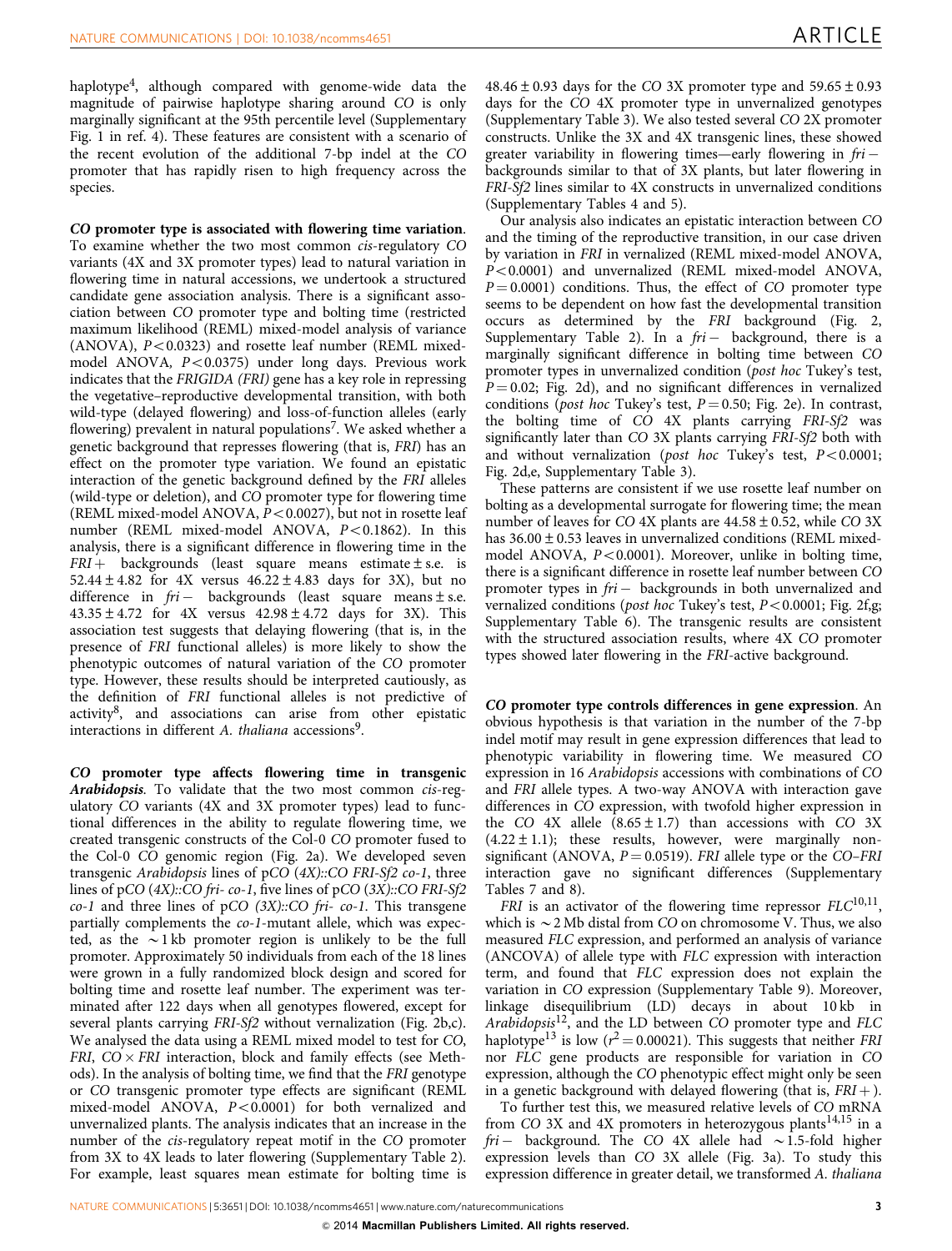<span id="page-5-0"></span>

Figure 2 | Phenotypes of CO transgenic complementation lines. (a) Diagram of the inserts for transgenic complementation lines that have a 3X or 4X CO promoter fused to CO-coding region: the promoter (grey block), the tandem repeat (inverted triangle), UTRs (green blocks), exons (black block) and an intron (thin line). (b-c) Cumulative flowering time of unvernalized (b) and vernalized (c) complementation lines of CO 3X (n = 358 unvernalized plants,  $n = 298$  vernalized plants) and CO 4X ( $n = 414$  unvernalized plants,  $n = 360$  vernalized plants). Black diamonds indicate CO 4X fri-<sup>(Col-0)</sup>, grey squares CO 3X fri-<sup>(Col-O)</sup>, empty diamonds CO 4X FRI-Sf2 and empty squares CO 3X FRI-Sf2. (**d-g**) Mean phenotypes in the FRI-Sf2 and fri — backgrounds are shown in unvernalized (**d,f**) and vernalized (21 days at 4 °C) plants (**e,g**). The dark tick marks indicate the s.e. *Post hoc* Tukey's test in REML mixed model \*\*\*P<0.0005, \*\*P<0.005, \*P<0.05. NS, not significant. Error bars indicate s.e.m.

Col-0 with pCO  $(4X, 3X \text{ or } 2X)$ ::LUC reporter gene constructs ([Fig. 3b\)](#page-6-0). LUC expression under control of CO 4X, 3X and 2X promoters was continuously monitored in planta for 120 h under long-day conditions after a 96-h entrainment under short days ([Fig. 3c,d\)](#page-6-0). LUC expression followed a circadian pattern under all three CO promoter types.

The levels of LUC expression is always highest in  $pCO(4X)::LUC$  followed by  $pCO(3X)::LUC$  ([Fig. 3c,d\)](#page-6-0) in both FRI-Sf2 and fri – backgrounds throughout the time course of the experiment, while expression of the  $pCO(2X):LUC$  construct is

consistently lower. Although overall CO expression increases with greater numbers of the binding site, there are nevertheless clear differences in the pattern of daytime CO expression from the different promoter types. We examined the ratio of the minimum CO expression level during the daytime to its maximum at dawn ([Fig. 4\)](#page-6-0). Therefore, based on our data, the simplest explanation is that the greater the number of the motif, the higher the daytime repression of the CO. The difference between CO 4X and 3X daytime repression is significant in the FRI background (t-test,  $P < 0.026$ ) but not in  $fri -$  (*t*-test,  $P < 0.186$ ). The expression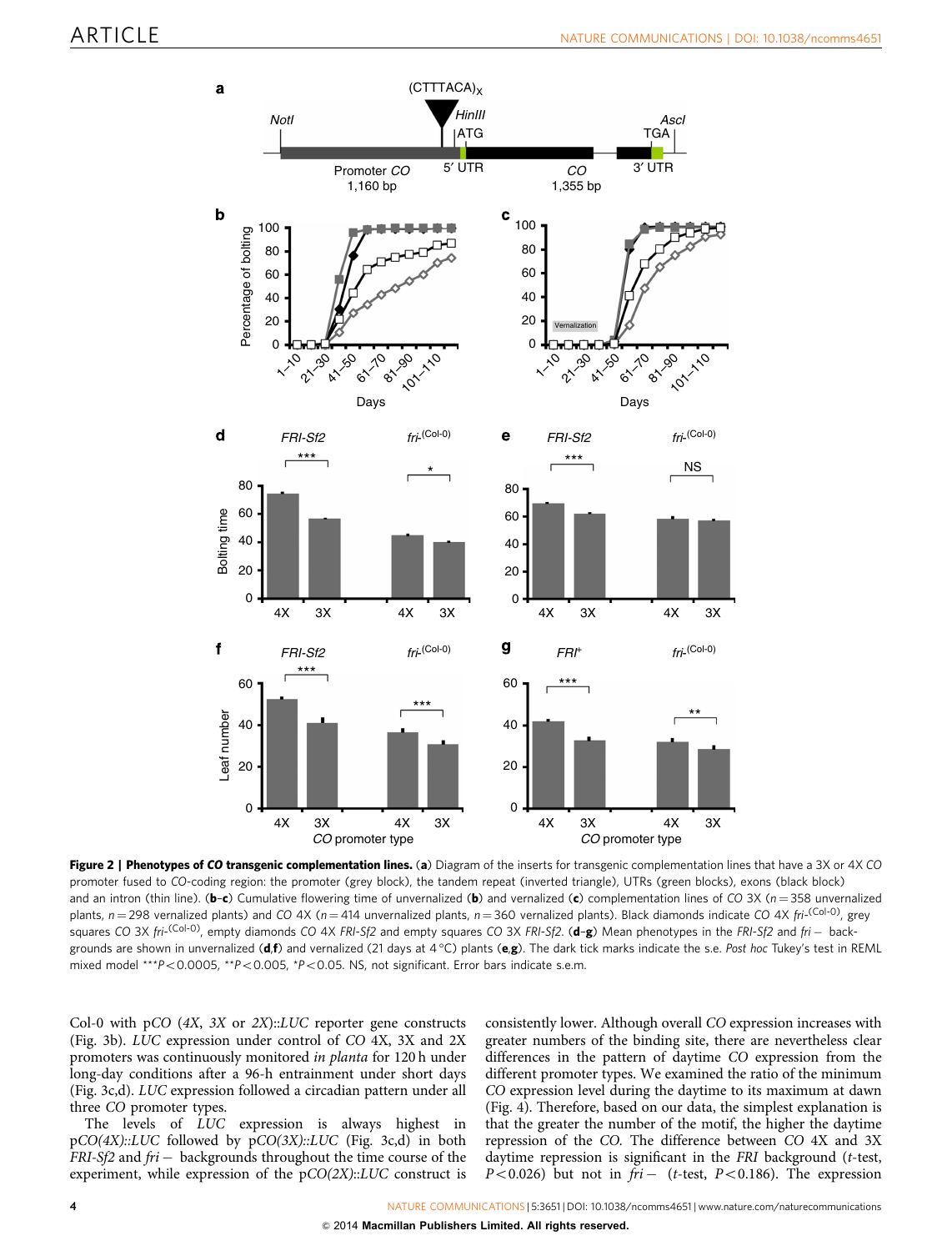<span id="page-6-0"></span>

Figure 3 | CO promoter type drives differences in gene activity. (a) Expression ratio in a semi-hybrid (Col-O) heterozygote genetic background measured with pyrosequecing. Genomic DNA was used to quantify PCR biases  $(n=7 \text{ plants})$ . (b) Luciferase gene expression in transgenic reporter lines (see [Fig. 2a](#page-5-0) legend). Luciferase expression was continuously monitored in seedlings in the first 96 h under short days, followed by 120 h in long days. Experimental periods of dark are shown by the light grey boxes. Expression levels of LUC for 2X ( $n = 36$  plants), 3X ( $n = 60$  plants) and 4X ( $n = 60$  plants) CO promoter reporter constructs are shown for  $(c)$  FRI  $+$  and  $(d)$  fri  $-$  backgrounds. Error bars indicate s.e.m.



Figure 4 | Variation in daytime repression of CO. Ratio of daytime minimum over dawn maximum expression of LUC reporter gene driven by different CO promoter types. Two-tailed t-test:  $*P<0.05$ . NS, not significant. Error bars indicate s.e.m.

pattern of the CO 2X is unusual, overall expression is low and there is very little repression of CO during the daytime (Figs 3 and 4).

#### **Discussion**

We identified cis-regulatory variation in CO, a gene that plays a key role in the flowering time developmental transition. The sequence variation in the promoter region seems to have evolved relatively recently, and is responsible for differences in flowering time and gene expression under laboratory conditions. This CO promoter element may orchestrate a complex series of regulatory interactions. While this motif at the CO promoter binds the Dof

transcription factor CDF1, there are also multiple examples in which Dof factors interact with other types of transcription factors, such as basic leucine zipper proteins and MYB proteins, and modulate their binding with DNA<sup>[16](#page-8-0)</sup>. It is also possible that the CO 4X/3X promoter variation affects other nearby binding sites of transcriptional activators of CO, such as the case of FHB transcription factors<sup>17</sup>. Moreover, the protein GIGANTEA<sup>18,19</sup> binds to this region of the CO promoter to facilitate CDF1 degradation and thus increase  $CO$  expression<sup>20,21</sup>. Together, these suggest a complex interplay between activators and repressors on this cis-regulatory element, which might give subtle phenotypic outcomes in an early-flowering background, but larger phenotypic outcomes in genetic backgrounds with delayed reproductive transition (that is, FRI and FLC-active backgrounds). The molecular mechanisms that connect these regulatory interactions to flowering time phenotypes require further study, but it is clear that natural variation in this cisregulatory motif has a significant effect on both CO expression and flowering time phenotype.

Although it has been argued that cis-regulatory mutations underlie much of phenotypic evolution<sup>[14,22,23](#page-8-0)</sup>, there are as yet relatively few functionally validated examples of identified cisregulatory changes that are known to have high frequency in natural populations. In the case of FRI, the natural allelic variation results functional variation in the protein-coding region or regulatory sequences<sup>[7](#page-8-0)</sup>. Our work now provides evidence for the role of a high-frequency CO promoter mutation in flowering time variation in A. thaliana, which was not observed on the observed coding region mutations. It remains to be seen whether the role of the CO cis-regulatory variation we observe in controlled laboratory conditions extends to natural environments in the wild. Comprehensive analyses of gene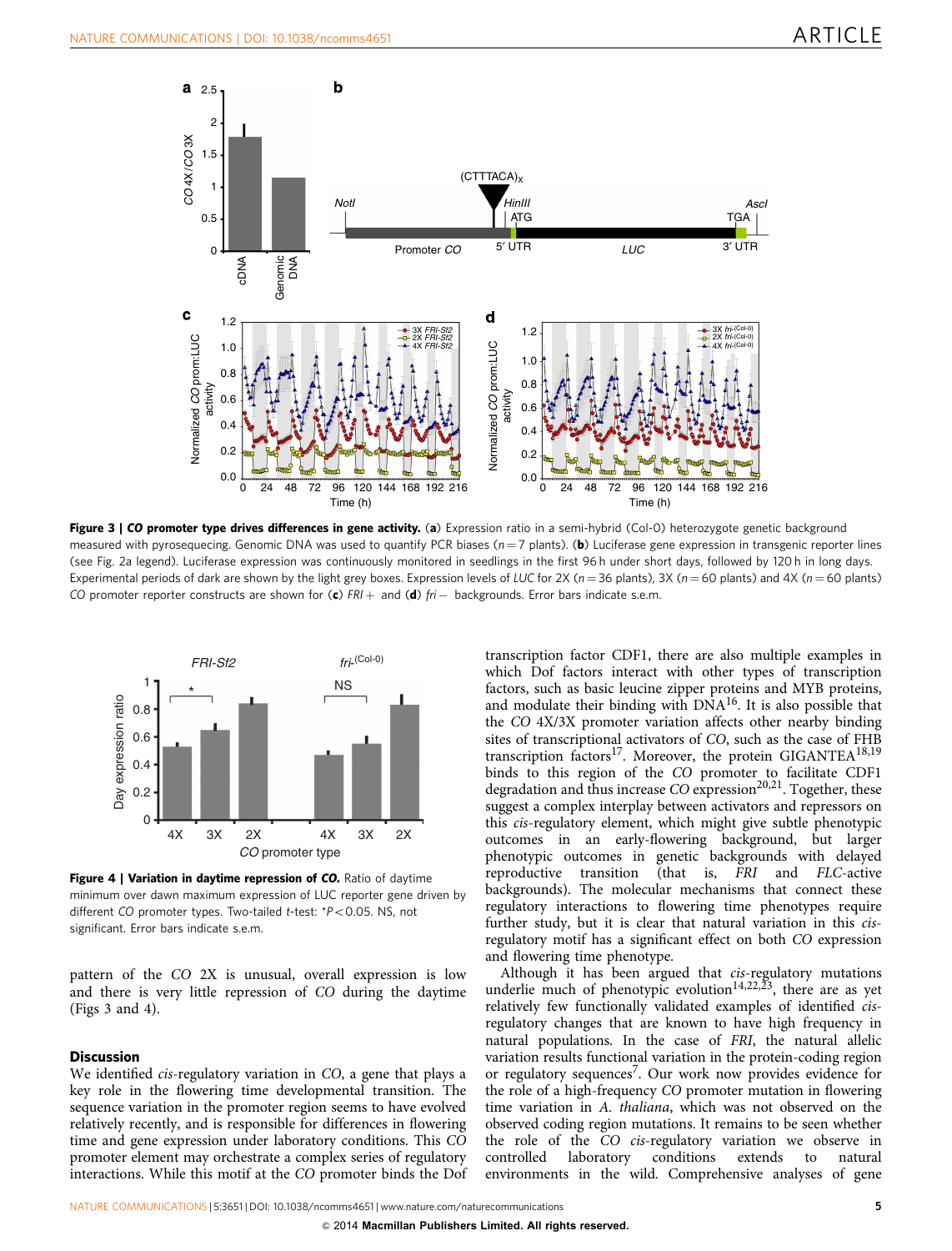expression<sup>[24](#page-8-0)</sup> and phenotype in the field<sup>25</sup>, as well as geographical allele distributions across the species range<sup>[26](#page-8-0)</sup>, will be crucial in further understanding the evolutionary and ecological significance of this promoter polymorphism. Nevertheless, our study further supports the importance of modulation of gene expression levels in quantitative phenotypic variation and possibly in evolutionary diversification, and demonstrates that gene regulatory mutations can play important roles in life history diversification in this model wild plant species.

#### Methods

Plant material and growth conditions. A. thaliana natural accessions used in this study were obtained from the Arabidopsis Biological Resource Center (Ohio, USA). A. lyrata seed was provided by O. Savolainen (Oulu, Finland). The co-1-mutant line that is introgressed in Col-0 was provided by G. Coupland (Koln, Germany). The FRI Sf2 line carrying the FRI locus that is introgressed from Sf2 into Col-0, and the FRI Sf2 co-1 line carrying the FRI locus from Sf2 and the co-1 mutation were provided by R. Amasino (Madison, USA).

Plants were grown under continuous fluorescent light, long-day (14L:10D) or short-day (10L:14D) conditions at 21 °C on Metromix 360 soil (SUNGRO Horticulture, USA). For screening transgenic plants, plants were grown under continuous fluorescent light on 1.0% (w/v) agar plates containing MS salts (Sigma), 2% sucrose and 50  $\mu$ g ml<sup>-1</sup> kanamycin after sterilization of the surface of the seeds.

DNA sequence analysis. Twenty-four accessions were used for sequencing the CO locus, including  $\sim$  1 kb promoter region, 61 bp 5<sup>'</sup> UTR, the coding region, 160 bp 3<sup>'</sup> UTR and  $\sim$  300 bp 3<sup>'</sup> flanking region (Genbank accession numbers GQ176989-GQ177012)<sup>[4](#page-8-0)</sup>. All sequences were assembled using Phred/Phrap (CodonCode, Dedham, MA) and aligned against the Col-0 CO sequence using BioLign2.0.9 (Tom Hall, Ibis Therapeutics, Carlsbad, CA). Levels of nucleotide diversity per silent site  $(\pi)^6$  $(\pi)^6$  and the Watterson's population mutation parameter  $\theta_w^{27}$  $\theta_w^{27}$  $\theta_w^{27}$  were estimated using DNASP4.1<sup>28</sup>. Haplotype tree was constructed using a maximum parsimony analysis in PAUP\*, with a heuristic search and stepwise addition<sup>[29](#page-9-0)</sup>. One insertion/deletion in the promoter region was treated as a single change.

Genotyping analysis. Genotyping for the repeat number variation of the Dof cis-element in the CO promoter was carried out using the PCR primers COSSLP01F (5'-GCAAGTGGCAAAACCTAAGC-3') and COSSLP01R (5'-GAGA GAATAAGTAGAGGGGAGATCG-3') with the PCR condition of 1 cycle at 94 °C for 4 min, 32 cycles for 94 °C 30 s, 55 °C 30 s and 72 °C 30 s, and a final extension step at 72 °C for 5 min. The PCR products were visualized on 3% agarose gel with EtBr staining. The nonsynonymous substitution  $L311 > R$  identified in the CO-coding region at position 1,165 bp from ATG was genotyped by PCR using the PCR primers CO1165F (5'-CAAGCCAGATGATAACAGTAACAC-3') and CO1165R (5'-TTCTCAAATTTCCTTGTCTTCCTC-3') with the PCR condition described above, followed by BspEI restriction enzyme digestion and visualization on 2% agarose gel.

Candidate gene association and LD tests. Structured Association Mapping<sup>[30](#page-9-0)</sup> was performed using JMP Genomics version 5.0 (SAS Institute, Cary, NC) using 264 accessions that were phenotyped for flowering time with no vernalization treatment under long day and short day<sup>[31,32](#page-9-0)</sup>. A mixed model was used for testing for genotype–phenotype association to control for population structure and kinship within the sample. These analyses, including population stratification and<br>kinship analyses, are carried out as described previously<sup>[32](#page-9-0)</sup>. To measure LD between CO promoter types and FLC types  $(r^2)$ , we used the Measure.R2 function of the LDcorSV package<sup>[33](#page-9-0)</sup> in  $R^{34}$ .

Plasmid construction and plant transformation. For LUC expression analysis under the natural repeat variation of the Dof cis-element in the CO promoter, a genomic fragment of 1 kb upstream from the CO transcription start site was amplified from Col-0 genome using the PCR primers COP02F (5'-CCGCGGCCG CTTAAATTGCATCTATGGATCATGTGGACTA-3') and COP02R (5'-CCGGC GCGCCTAATAACTCAGATGTAGTAAGTTTGATGGT-3') containing NotI and AscI restriction sites, respectively, in the  $5'$  end. The following PCR conditions were used: 94 °C for 4 min, 28 cycles for 94 °C for 30 s, 55 °C for 30 s, 72 °C for 2 min and a final step at 72  $^{\circ}\textrm{C}$  for 8 min. The PCR fragments were cloned into pCR2.1 vector (Invitrogen), resulting in the CO promoter pCO (4X) that carries 4X repeat Dof cis-element. For engineering CO promoters that carry 3X and 2X Dof cis-element, the first set of PCR amplifications was performed using the COP02F primer and the reverse primers COP4mR (5'-GCCTATGTGTAAAGTGTAAAG TGTAAAGTGTAAACATCTC-3') or COP3mR (5'-GGAAGGCCTATGTGTAAA GTGTAAAGTGTAAACATCTCCT-3'), which contain artificial mutations in the repeat number of the Dof cis-element with 3X and 2X, respectively. The second

set of PCR amplifications was performed using the forward primers COP4mF (5'-GAGATGTTTACACTTTACACTTTACACTTTACACATAGGC-3') or COP3mF (5'-AGGAGATGTTTACACTTTACACTTTACACATAGGCCT TCC-3'), which contain artificial mutations in the repeat number of the Dof cis-element with 3X and 2X, respectively, and the reverse primer COP02R. The first and second PCR products carrying the same repeat number of Dof cis-element (3X or 2X) were combined and used as templates for the third round of PCR amplification with COP02F and COP02R primers, and cloned into pCR2.1, resulting in pCO (3X) and pCO (2X). After verification of the inserted fragments by sequencing, pCO (4X)/pCR2, pCO (3X)/pCR2 and pCO (2X)/pCR2 were digested by NotI and AscI, and the digested fragments were subcloned into NotI-AscIdigested pENTER/D-TOPO vector (Invitrogen), resulting in pCO (4X)/pENTER, pCO (3X)/pENTER and pCO (2X)/pENTER. The resulting clones were further subcloned into a binary vector pKGWL7 (University of Ghent, Ghent, Belgium) using the Gateway cloning system following the manufacturer's protocol (Invitrogen), resulting in pCO (4X)::LUC, pCO (3X)::LUC and pCO (2X)::LUC.

To generate complementation constructs, the full-length genomic region of CO including  $\sim$  180 bp upstream region from the ATG and  $3^{\prime}$  UTR was first amplified using Col-0 genomic DNA (gDNA) as a template with COF primer (5'-CAAAA GCTCAACTAGCTGCAAGAGGATCCAATA-3') and COR primer (5'-AAGG CGCGCCATATTTCACAAATGGGGATCTGTACC-3') that contains an Ascl restriction site, and cloned into pCR2.1. After checking the sequence of the inserted fragment, the HinIII site located  $\sim$  70 bp upstream from the ATG of the CO promoter and the AscI site located in the COR primer were used to digest and subclone the CO genomic fragment into HinIII-AscI-digested pCO (4X)/pENTER, pCO (3X)/pENTER and pCO (2X)/pENTER to combine the CO genomic region with the CO promoter constructs. The resulting clones were further subcloned into the binary vector pKGWL7 using the Gateway cloning system, resulting in pCO  $(4X)$ ::CO, pCO  $(3X)$ ::CO and pCO  $(2X)$ ::CO. These clones were used to transform the Agrobacterium strain GV3101 by electroporation.

Transformation of Arabidopsis was performed with the floral dip method using the Agrobacterium strain GV3101 transformed with pCO (4X)::LUC, pCO  $(3X) :: LUC$ , pCO  $(2X) :: LUC$ , pCO  $(4X) :: CO$ , pCO  $(3X) :: CO$  and pCO  $(2X) :: CO$ . The obtained Agrobacterium lines carrying pCO (4X)::LUC, pCO (3X)::LUC or pCO (2X)::LUC were used to transform Col-0 plants, and the lines carrying pCO (4X)::CO, pCO (3X)::CO or pCO (2X)::CO were used to transform co-1-mutant plants. Three independent transformations were carried out for each construct. Transformed plants were screened in MS agar plates containing kanamycin in the T1 generation. Approximately 30 kanamycin-resistant T1 plants per construct were identified. These transgenic plants were transferred onto soil and T2 seeds were harvested by selfing. Transgenic lines that segregated in 3:1 ratio for kanamycin resistance were identified in the T2 generation as single-insertion lines. To facilitate clarification of the effect of FRI on CO promoter activity, 10 T1 plants per construct carrying single insertion of pCO (4X)::LUC, pCO (3X)::LUC or pCO (2X)::LUC were crossed with FRI-Sf2 plants in Col-0, and F1 seeds were selected for kanamycin resistance on MS agar plates. FRI genotypes were tested by PCR for the absence of a characteristic 16 bp deletion in Col-0  $\overrightarrow{f}$ ri- in the F2 generation using the primers UJ26 (5'-AGATTTGCTGGATTTGATAAGG-3') and UJ34 (5'-ATA TTTGATGTGCTCTCC-3'), and homozygous lines for transgenes were identified in the F3 generation, resulting in five lines each for pCO (4X)::LUC FRI-Sf2 and pCO (4X): LUC fri-, five lines each for pCO (3X):: LUC FRI-Sf2 and pCO (3X):: LUC fri-, and three lines each for pCO (2X)::LUC FRI-Sf2 and pCO (2X)::LUC fri-. Similarly, 7 T1 plants carrying single-insertion  $pCO$  (4X):: $CO$  and 10 T1 plants carrying single-insertion  $pCO (3X)$ ::CO were crossed with FRI-Sf2 co-1, and kanamycin-resistant F1 plants were selfed for F2 seeds. F2 plants were then screened for plants carrying the genotype pCO (3X or 4X)::CO, co-1/co-1, FRI-Sf2/ fri-. F3 plants obtained from these plants were screened further for homozygous lines for transgenes, resulting in seven lines pCO (4X)::CO FRI-Sf2 co-1, three lines pCO (4X)::CO fri- co-1, five lines pCO (3X)::CO FRI-Sf2 co-1 and three lines pCO (3X)::CO fri- co-1.

Expression analyses in Arabidopsis accessions. A set of 16 accessions that have been previously studied for natural variation in vernalization $8$  were chosen to measure CO, FLC (At5g10140) and  $\beta$ -actin (At3g18780) expression. Seeds were sown on plates (14–16 seeds per plate) on MS Basal Salt Mixture (Sigma), MES Sodium salts 0.05% (Gibco BRL), sucrose 0.2% and agar 0.8% (Bacto Agar BD). Every Arabidopsis accession was grown in 3–4 plates, and the pool of plants within each plate was considered a biological replicate. Plates were kept at  $4^{\circ}$ C in the dark for 4 days and then transferred to a growth chamber (Percival Scientific). To mimic the growing conditions of the LUC assay, we grew the plants on a short-day condition (10L/14D) for 7 days and then switched them to a long-day condition (16L/8D) for 4 days. Pools of plant tissue were harvested at the start of the light period, when CO expression is the highest ([Fig. 3c,d](#page-6-0)). Total RNA was extracted with the Plant RNeasy kit (Qiagen), DNA was depleted with DNAse I Amplification Grade (Invitrogen) and single-stranded cDNA synthesized using Superscript III (Invitrogen). We used the COfor (5'-GAGAAATCGAAGCCCG AGGAGCA-3') and COrev (5'-TCAGAATGAAGGAACAATCCCATA-3') for CO, and Actinfor (5'-TGTCGCCATCCAAGCTGTTCTCT-3') and Actinrev (5'-GTGAGACACCATCACCAGAAT-3') for  $\beta$ -actin<sup>[35](#page-9-0)</sup>. For FLC, we used the primers 5'-ATGGGAAGAAAAAAACTAGAAATCAA-3' and 5'-CTAATTAAGT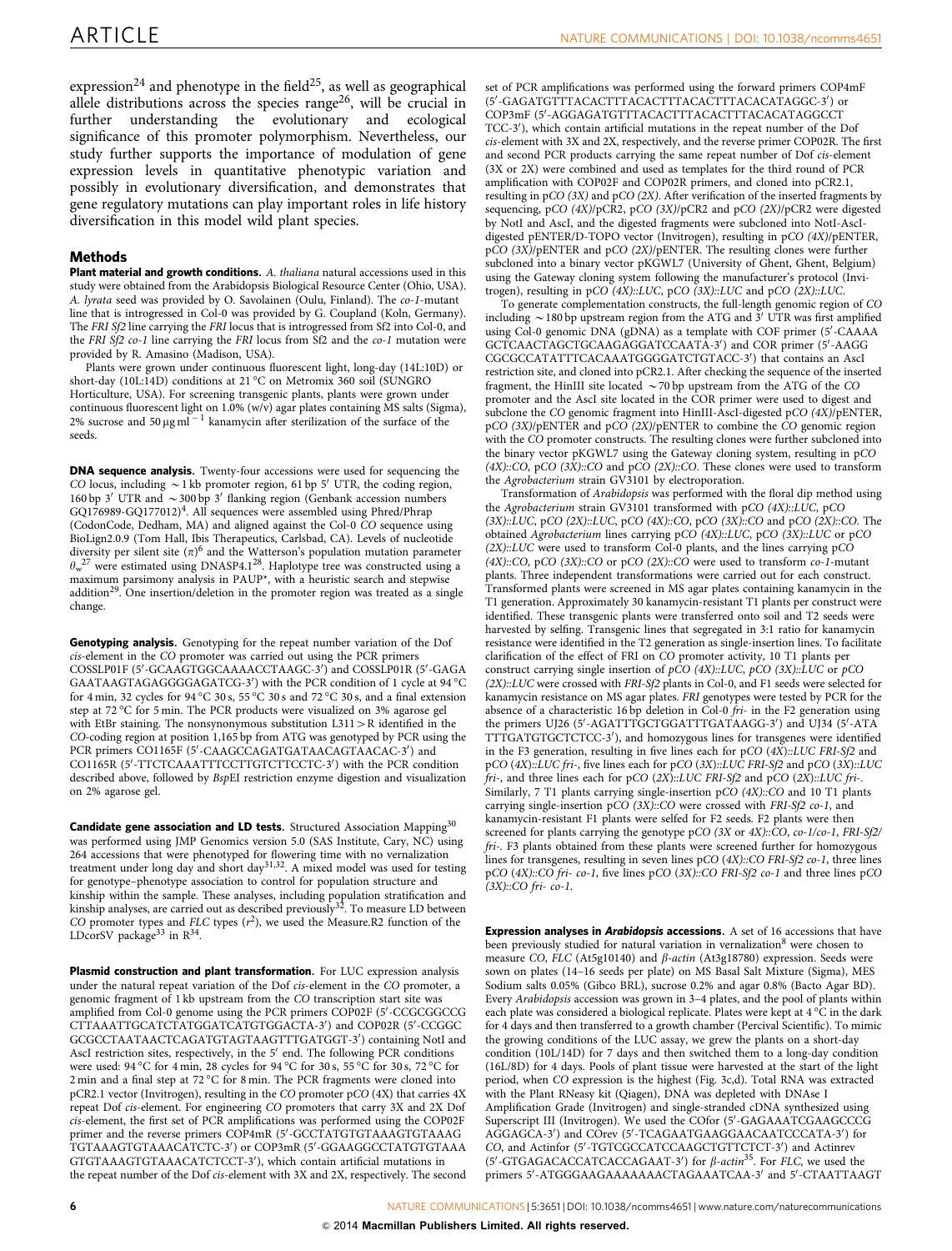<span id="page-8-0"></span>AGTGGGAGAGTCAC-3<sup>/36</sup>. Quantitative PCRs were performed in triplicate for each sample, using the LightCycler FastStart DNA Master SYBR Green I Version 17 (Roche), in a LightCycler 480 (Roche), and annealing temperature of 60 °C. CO and FLC expressions were quantitated using the  $2 - \Delta C$  method using  $\beta$ -actin as reference gene. CO expression variation as a response of CO and FRI allele types was tested using a two-way ANOVA  $CO_{\text{expression}} = CO_{\text{typ}}$  $FRI<sub>allele</sub> + CO*FRI + \varepsilon$ . FLC effect on CO expression was tested using the ANCOVA  $CO_{expression} = CO_{type} + FLC_{expression} + CO^{*}FLC + \varepsilon.$ 

Expression analysis in a Col-0 heterozygous background. A near isogenic line of Col-0 introgressed with CO 3X from the accession Ler was generated. A backcross heterozygote for 3X/4X was self-crossed to obtain the segregating genotypes 3X/3X, 3X/4X and 4X/4X. Seeds were disinfected in ethanol-bleach-water 4:1:3 and rinses of sterile water, and plated on MS media (Sigma-Aldrich) supplemented with sucrose 0.1% (Gibco BRL) and agar 1% (Bacto Agar BD), and plates were kept at  $4\,^{\circ}\mathrm{C}$  for 4 days in the dark. Thereafter, seedlings were grown at 22  $^{\circ}\mathrm{C}$ , long day (16L:8D) (Percival Scientific) for 15 days, and the shoots harvested at 15 h of light period. Total RNA and gDNA were co-extracted (Promega SV Total RNA Isolation System). RNA was depleted from the RNA sample with RNAse-free DNAse (Promega) and single-stranded cDNA obtained using Superscript III (Invitrogen). The 265-bp PCR product spanned a polymorphism C/T at  $+297$  bp from the CO start codon in Col-0 sequence. This was obtained using the primers 5'-TCAAGT TCACTCTGCCAATCG-3' and (5'biotinylated)-TCTCTTCTCTGGATCGGTC ATT-3 $^\prime$  following the PCR programme at 94 °C 3 min, (94 °C 30 s, 55 °C 30 s, 72 °C 30 s)  $\times$  40, 72 °C 3 min. The relative amount of C/T quantified using the sequencing primer 5'-CAAACCCACTTGCTAGA-3' was quantified in both the gDNA to calculate PCR biases and the cDNA to estimate differences in CO allele expression. The PCRs were done in quadruplicate for each of the seven seedlings identified to be CO 3X/4X heterozygotes, and prepared for pyrosequencing using the PSQ-kit (Biotage) and assayed in a PSQ-96 sequencer (Biotage).

LUC expression analysis. Single-insertion-independent homozygous transgenic plants that carry pCO (4X)::LUC (five lines), pCO (3X)::LUC (five lines) or pCO  $(ZX)$ ::LUC (three lines) in combination with FRI-Sf2 or fri- were obtained as described above. Twelve seedlings per line were sterilized and grown on MS agar plates<sup>[37](#page-9-0)</sup> for 16 days after germination under short day (10L:14D), and transferred into individual wells of 96-well microtiter plates containing substrates for LUC. The plants were subjected to long day (16L:8D) in the TopCount luminometer (Perkin Elmer Life Sciences) for the following 7 days and expression levels of LUC were monitored continuously.

CO allele complementation tests. Single-insertion homozygous transgenic co-1 plants that carry pCO (4X)::CO, pCO (3X)::CO or pCO (2X)::CO in combination with FRI-Sf2 or fri- were obtained as described above. Nine to 15 independent transgenic lines for each construct were crossed with FRI Sf2 co-1, and F1 seeds were selected for kanamycin resistance on MS agar plates. Plants carrying singleinsertion transgene were selected by kanamycin resistance and FRI genotypes tested by simple sequence length polymorphism (SSLP) PCR for the absence of a characteristic 16-bp deletion in Col-0 fri- in the F2 generation. co-1-mutant allele was genotyped by PCR using the primers 5'-GCTCCCACACCATCAAACTT-3' and 5'-TGGTACGCTGCAGTTTTGTT-3', followed by Bfa-1 restriction to detect the presence or absence of the 9-bp deletion. Homozygous lines for transgenes were identified in the F3 generation. The presence of the transgene was confirmed by nested PCR using the primers on the pKGWL7 vector (5'-ATAGCTTCTGC-CAACCGAAC-3' and 5'- AACGCGCAATAATGGTTTCT-3') for the first PCR, and the COSSLP01F and COSSLP01R primers for the second PCR, followed by Sanger sequencing of the purified second PCR product.

Five lines of pCO(3X)::CO FRI + , seven lines of pCO(4X)::CO FRI + , three lines of pCO(3X)::CO fri – and three lines of pCO(4X)::CO fri- were used for phenotyping. Seeds from homozygous lines were soaked in water for 4 days at 4  $^{\circ}\mathrm{C}$ in the dark and sown in soil (Metro-Mix 360, SUNGRO Horticulture, USA). Seven days after sowing and growth in 22 °C long day (16L:8D; 2–4 leaf stage), 53–54 seedlings of each genotype were transplanted to 72-plug trays in a fully randomized design in 20 trays (blocks) for each experiment (vernalized and unvernalized). The unvernalized set was continuously grown in long-day condition (16L:8D) at 22 °C, 70% humidity in a walk-in chamber at the Center for Genomics and Systems Biology (New York University). The vernalized set was grown for 21 days at 4 °C in short-day conditions (8L:16D) and then transferred to the long-day chamber. Once a week we randomized the position of the trays within the chamber, and watered the plants with 1.5 l per tray. Bolting date and rosette leaf number were recorded at bolting. Number of primary leaves was also scored every week to avoid underestimating rosette leaf number due to senescence of old leaves. The experiment was terminated 124 days after sowing when the mean bolting per family was 75% in the unvernalized set, and 95% in the vernalized set. Two lines of CO 4X FRI-Sf2 and one line of pCO (3X) fri- in the unvernalized set were not considered for further analyses, as the bolting was  $<$  10%. Correspondingly, only one line of pCO (4X) FRI-Sf2 was not used in the analysis because bolting was  $<65\%$  in the vernalized set. The data were analysed separately for the vernalized and the unvernalized sets, using a REML mixed model having the CO (two levels) and FRI

(two levels) genotypes as fixed effects, genotype families nested within CO and FRI as fixed effects and the block as a random effect, according to the following model:  $y_{\text{phenotype}} = CO_{\text{type}} + FRI_{\text{allele}} + CO^*FRI + \text{family}[CO, FRI] + \text{block}_{(\text{random})} + \varepsilon$ . To include the 2X allele (Supplementary Tables S4 and S5), separate analyses were done adding a level to the CO term in the model. Statistical analyses were carried out in JMPGenomics 5.1 (SAS Institute Inc., USA). Post hoc Tukey's test analysis was used to identify significant differences between groups.

#### **References**

- 1. Bernier, G. The control of floral evocation and morphogenesis. Ann. Rev. Plant Physiol. Plant Mol. Biol. 39, 175–219 (1988).
- Elzinga, J. A. et al. Time after time: flowering phenology and biotic interactions. Trends Ecol. Evol. 22, 432–439 (2007).
- Putterill, J., Robson, F., Lee, K., Simon, R. & Coupland, G. The CONSTANS gene of Arabidopsis promotes flowering and encodes a protein showing similarities to zinc finger transcription factors. Cell 80, 847-857 (1995).
- 4. Flowers, J. M., Hanzawa, Y., Hall, M. C., Moore, R. C. & Purugganan, M. D. Population genomics of the Arabidopsis thaliana flowering time gene network. Mol. Biol. Evol. 26, 2475–2486 (2009).
- 5. Imaizumi, T., Schultz, T. F., Harmon, F. G., Ho, L. A. & Kay, S. A. FKF1 F-Box protein mediates cyclic degradation of a repressor of CONSTANS in Arabidopsis. Science 309, 293-297 (2005).
- Tajima, F. Evolutionary relationship od DNA sequences in finite populations. Genetics 105, 437–460 (1983).
- Johanson, U. et al. Molecular analysis of FRIGIDA, a major determinant of natural variation in Arabidopsis flowering time. Science 290, 344–347 (2000).
- Shindo, C. et al. Role of FRIGIDA and FLOWERING LOCUS C in determining variation in flowering time of Arabidopsis. Plant Physiol. 138, 1163–1173 (2005).
- 9. Werner, J., Borevitz, J., Uhlenhaut, N. & Weigel, D. FRIGIDA-independent variation in flowering time of natural Arabidopsis thaliana accessions. Genetics 170, 1197–1207 (2005).
- 10. Michaels, S. D. & Amasino, R. M. FLOWERING LOCUS C encodes a novel MADS domain protein that acts as a repressor of flowering. Plant Cell 11, 949–956 (1999).
- 11. Sheldon, C. C. et al. The FLF MADS box gene: a repressor of flowering in Arabidopsis regulated by vernalization and methylation. Plant Cell 11, 445–458 (1999).
- 12. Kim, S. et al. Recombination and linkage disequilibrium in Arabidopsis thaliana. Nat. Genet. 39, 1151–1155 (2007).
- 13. Caicedo, A. L., Stinchcombe, J. R., Olsen, K. M., Schmitt, J. & Purugganan, M. D. Epistatic interaction between Arabidopsis FRI and FLC flowering time genes generates a latitudinal cline in a life history trait. Proc. Natl Acad. Sci. USA 101, 15670–15675 (2004).
- 14. Wittkopp, P. J., Haerum, B. K. & Clark, A. G. Evolutionary changes in cis and trans gene regulation. Nature 430, 85–88 (2004).
- 15. Rosas, U., Barton, N. H., Copsey, L., Barbier de Reuille, P. & Coen, E. Cryptic variation between species and the basis of hybrid performance. PLoS Biol. 8, e1000429 (2010).
- 16. Fornara, F. et al. Arabidopsis DOF transcription factors act redundantly to reduce CONSTANS expression and are essential for a photoperiodic flowering response. Dev. Cell 17, 75–86 (2009).
- 17. Ito, S. et al. Flowering BHLH transcriptional activators control expression of the photoperiodic flowering regulator CONSTANS in Arabidopsis. Proc. Natl Acad. Sci. USA 109, 3582–3587 (2012).
- 18. Fowler, S. et al. GIGANTEA: a circadian clock-controlled gene that regulates photoperiodic flowering in Arabidopsis and encodes a protein with several possible membrane-spanning domains. EMBO J. 18, 4679–4688 (1999).
- 19. Park, D. H. et al. Control of circadian rhythms and photoperiodic flowering by the Arabidopsis GIGANTEA gene. Science 285, 1579-1582 (1999).
- 20. Sawa, M., Nusinow, D. A., Kay, S. A. & Imaizumi, T. FKF1 and GIGANTEA complex formation is required for day-length measurement in Arabidopsis. Science 318, 261–265 (2007).
- 21. Song, Y. H., Smith, R. W., To, B. J., Millar, A. J. & Imaizumi, T. FKF1 conveys timing information for CONSTANS stabilization in photoperiodic flowering. Science 336, 1045-1049 (2012).
- 22. Hoekstra, H. E. & Coyne, J. A. The locus of evolution: evo devo and the genetics of adaptation. Evolution 61, 995–1016 (2007).
- 23. Prud'homme, B., Gompel, N. & Carroll, S. B. Emerging principles of regulatory evolution. Proc. Natl Acad. Sci. USA 104, 8605–8612 (2007).
- 24. Richards, C. L., Rosas, U., Banta, J., Bhambhra, N. & Purugganan, M. D. Genome-wide patterns of Arabidopsis gene expression in nature. PLoS Genet. 8, e1002662 (2012).
- 25. Wilczek, A. M. et al. Effects of genetic perturbation on seasonal life history plasticity. Science 323, 930–934 (2009).
- 26. Banta, J. A. et al. Climate envelope modelling reveals intraspecific relationships among flowering phenology, niche breadth and potential range size in Arabidopsis thaliana. Ecol. Lett. 15, 769–777 (2012).